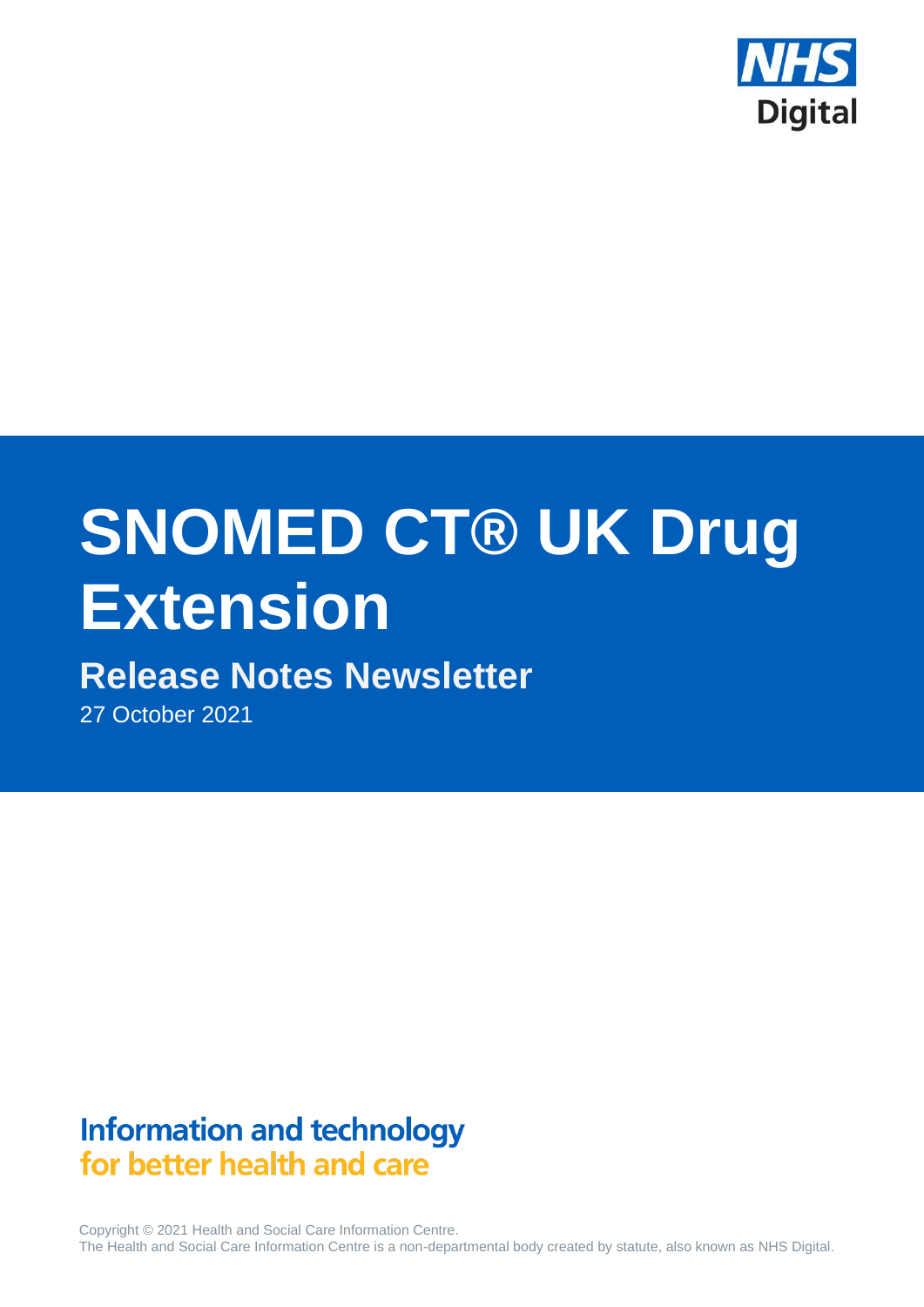## This document covers the data provided in Release Format 2 (RF2) of SNOMED CT

The Release Notes Newsletter has been constructed to add further clarification to some dm+d content that has been identified as requiring such (due to e.g. differences between dm+d approach and that of current drug catalogues) and to communicate changes to the release and forthcoming changes to future releases.

This document is intended to be adjunct to, not a replacement, for other documentation already available, and should be read in conjunction with current published dm+d documentation available through the 'dm+d resources' section of the [dm+d website.](https://www.nhsbsa.nhs.uk/pharmacies-gp-practices-and-appliance-contractors/dictionary-medicines-and-devices-dmd) SNOMED CT UK Edition [notices and known issues](https://hscic.kahootz.com/connect.ti/t_c_home/view?objectId=14224752) are published on [Delen,](https://hscic.kahootz.com/connect.ti/t_c_home) the NHS Digital terminology and classifications collaboration site.

All queries (omissions, perceived inaccuracies etc) about this document should be directed to the NHS Digital, Standards Delivery helpdesk [\(information.standards@nhs.net\)](mailto:information.standards@nhs.net).

Please note:

- The content of this document is intended to support implementation and usage of dm+d and is not a replacement for good system design.
- This document will be subject to update further to user feedback and any changes to dm+d content or structure.
- Whilst the first section may see little change (but see note above) the final sections detail changes and forthcoming changes to specific releases and content will therefore be updated with each release.

\*This document is designed to support dm+d content in general but specifically the SNOMED CT<sup>1</sup> UK Drug Extension. For more information about all components and releases relating to dm+d see the [dm+d website](https://www.nhsbsa.nhs.uk/pharmacies-gp-practices-and-appliance-contractors/dictionary-medicines-and-devices-dmd)

<sup>1</sup> SNOMED® and SNOMED CT® are registered trademarks of the International Health Terminology Standards Development Organisation (IHTSDO®) [\(www.snomed.org\)](http://www.snomed.org/). SNOMED CT® was originally created by the College of American Pathologists.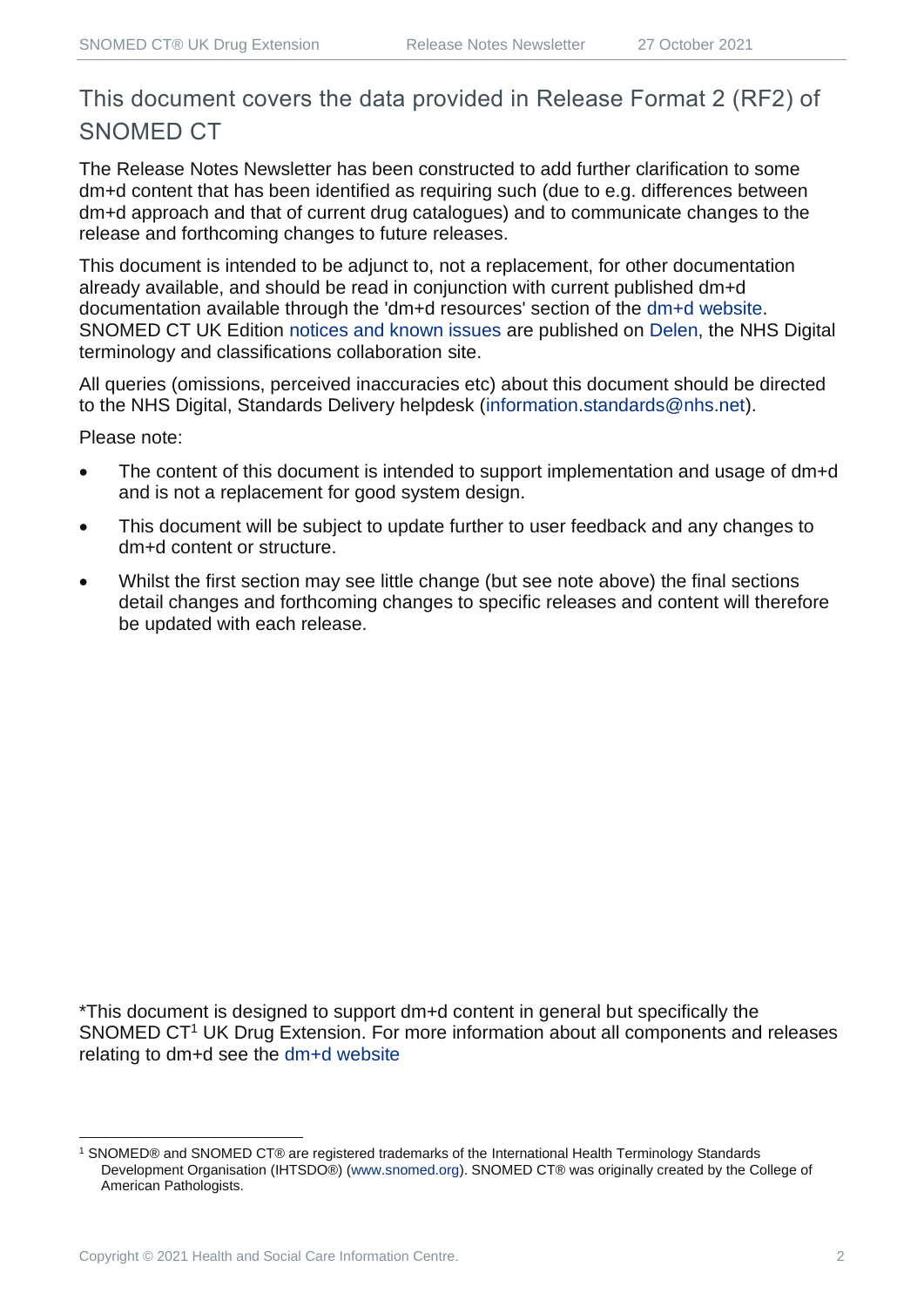### COPYRIGHT

- This material includes SNOMED Clinical Terms® (SNOMED CT®) which is used by permission of the International Health Terminology Standards Development Organisation (IHTSDO). All rights reserved. SNOMED CT®, was originally created by The College of American Pathologists. "SNOMED" and "SNOMED CT" are registered trademarks of the IHTSDO.
- The NHS Dictionary of Medicines and Devices (dm+d) has been developed and is delivered through a partnership between the Health and Social Care Information Centre [\(digital.nhs.uk\)](https://digital.nhs.uk/) and the NHS Business Services Authority [\(https://www.nhsbsa.nhs.uk/nhs-prescription-services\)](https://www.nhsbsa.nhs.uk/nhs-prescription-services)

## DISCLAIMER

The Health and Social Care Information Centre<sup>2</sup> (HSCIC) accepts no liability for loss of data or for indirect or consequential losses, which is not the result of the negligence of the HSCIC and liability for such losses is hereby expressly excluded.

No warranty is given by the HSCIC, the Department of Health and Social Care or the International Health Terminology Standards Development Organisation as to the accuracy and comprehensiveness of SNOMED CT. All conditions, warranties, terms and undertakings, express or implied, whether by statute, common law, trade practice, custom, course of dealing or otherwise (including without limitation as to quality, performance or fitness or suitability for purpose) in respect of SNOMED CT are hereby excluded to the fullest extent permissible by law.

<sup>&</sup>lt;sup>2</sup> The Health and Social Care Information Centre is a non-departmental body created by statute, also known as NHS Digital.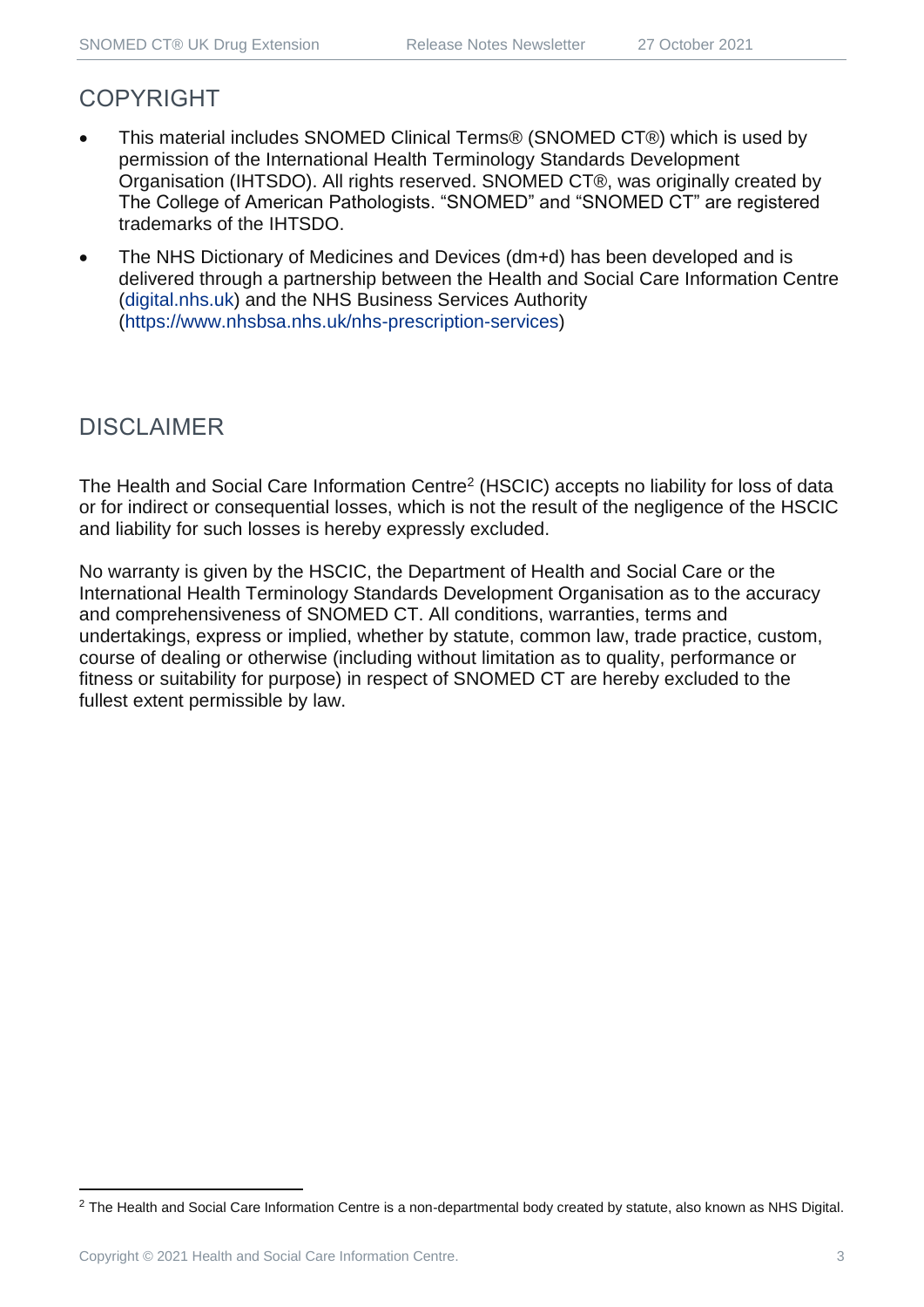## **1 Comments on current content:**

## **1.1 Dose forms**

With respect to Editorial Policy it is important to emphasise:

#### **1.1.1 Patches**

- Strength is usually expressed as the amount of 'active drug' (by weight) released over x hours (e.g. per hour or per 24 hours)
- The intended duration of usage of a patch is not identified at VMP or AMP level i.e. a transdermal estradiol patch releasing 50mcg/24hours would be represented by the same VMP whether it is intended for twice weekly usage or weekly usage
- No distinction is made to differentiate the type of drug reservoir utilised although this may be relevant in certain off-license indications.

#### **1.1.2 Injections**

Due to the need to add more information to the dose form in dm+d injections are expressed as e.g. powder and solvent for injection etc rather than merely injection. However, the need to pick a dose form of this complexity may be prohibitive in secondary care prescribing where the prescriber merely wishes to prescribe an 'injection'.

Within the guidance for secondary care there is outlined the means for prescribers to prescribe at the more abstract level (injection). Please refer to the Secondary Care Implementation Guidance for details, in the 'Implementation Guidance' section of the [dm+d](https://www.nhsbsa.nhs.uk/pharmacies-gp-practices-and-appliance-contractors/dictionary-medicines-and-devices-dmd)  [website.](https://www.nhsbsa.nhs.uk/pharmacies-gp-practices-and-appliance-contractors/dictionary-medicines-and-devices-dmd)

#### **1.1.3 Injections for intraspinal use**

Injections licensed for intraspinal administration are not differentiated at VMP level in dm+d. In addition a number of products that may be given by this route are unlicensed specials. For prescriptions requiring a product to be given by these high risk routes it is necessary that the suitability of the product to be administered is confirmed at the point of dispensing and/or administration.

#### **1.1.4 Alcoholic vs aqueous gels**

The base used in cutaneous products is not identified at VMP level in dm+d. This may mean that in order to specify a patients requirements more specifically prescribing at AMP level is more appropriate.

For example:

• Benzoyl peroxide 5% gel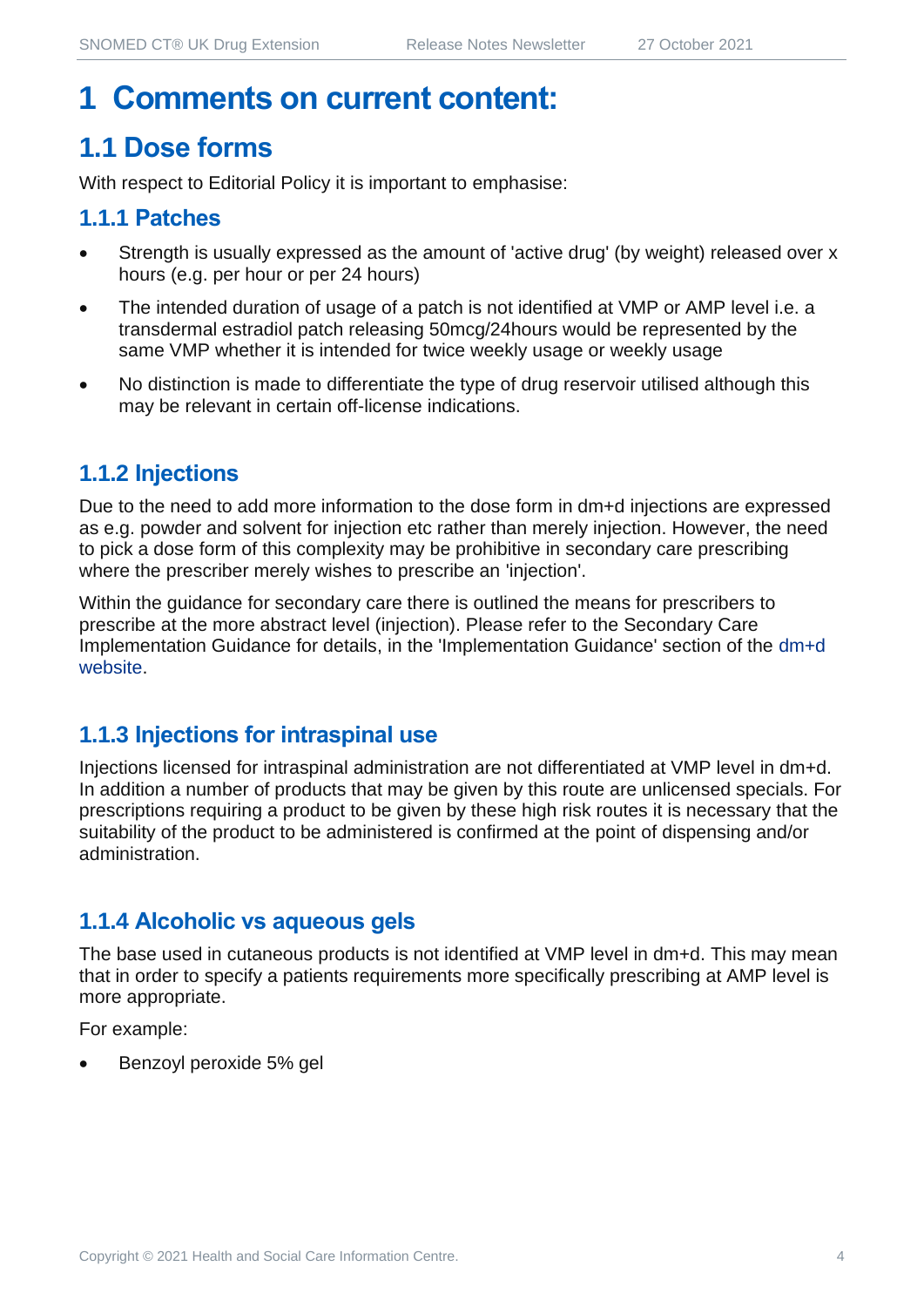## **1.2 Editorial Policy**

#### **1.2.1 Preservative Free**

The preservative free flag is used to denote the absence of preservative in preservative free *eye drops* only.

Please note:

- the setting of this flag only confirms that preservative is absent from the VMP; a null value does not necessarily indicate that it is present
- **The flag is not applied to any other dose form** i.e. intra-spinal injections are not distinguished (see note above).

#### **1.2.2 Route of administration**

Information on route of administration is provided at VMP level. The information is only provided as a support for decision support and not intended to inform clinicians on usage.

At VMP level routes are merely a superset of the linked AMP licensed routes.

#### **1.2.3 Inclusion of Unit of Measure at VMP**

Semantic normal form patterns for VMP descriptions in dm+d follow the pattern:

**Name Strength** Modification(s) **Form Unit dose** xxx-free(s)

Following this pattern would mean for tablets, capsules etc full description would be:

Atenolol 25mg tablets 1 tablet

To retain these full descriptions would make the descriptions unsuitable for use in a human interface. Therefore the unit dose is left implied (Atenolol 25mg tablets).

There are instances however where the form is insufficiently precise to describe the product and therefore the unit dose is included in the name. These instances include:

The form injection does not fully describe a product therefore the name is qualified with the unit dose form for example: ampoules, vials, pre-filled syringes etc.

E.g. Furosemide 50mg/5ml solution for injection ampoules.

• Other unit dose examples include: Budesonide 250micrograms/ml nebuliser liquid 2ml unit dose vials, Carbenoxalone 1% granules 2g sachets, Benorilate 2g granules sachets.

*See dm+d Editorial Policy for full examples and exceptions to this rule.*

#### **1.2.4 The use of Fully Specified Names and Preferred Terms**

The semantic representation of concepts in dm+d (the dm+d name and dm+d description) may be updated in line with changes to dm+d Editorial Policy, changes to the product name itself or to supplier names. Within the SNOMED CT UK Drug Extension the current dm+d derived description for the core concept classes of VTM, VMP, VMPP, AMP and AMPP becomes the Preferred Term so a change to the dm+d terms would cause the Preferred Term to be updated.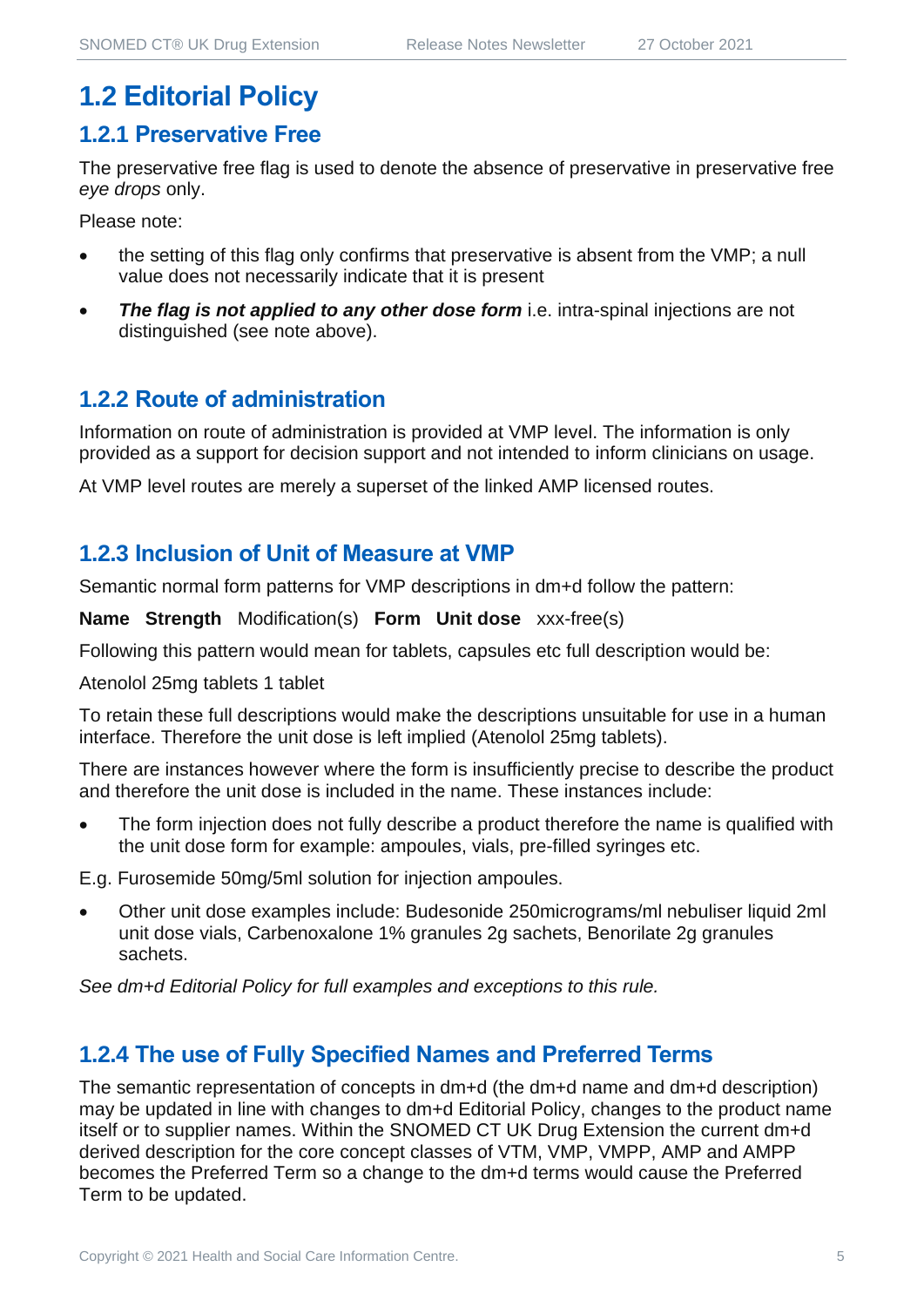Fully Specified Names in SNOMED CT will generally remain unchanged<sup>3</sup>. The differences in Editorial policies between SNOMED CT and dm+d mean that there will be instances where there is a mismatch between the Preferred Term and the Fully Specified Name.

#### **1.2.5 Mechanisms for specifying Descriptions for use in the UK Edition of SNOMED CT- Realm Language Refsets**

A combination of factors such as professional preference, clinical safety & data schema conformance require the use of some supplementary mechanism for Specifying SNOMED CT Descriptions applicable to the UK Edition of SNOMED CT.

From the October 2011 UK Edition, in RF1 an NHS Realm Description Subset was published. With the deprecation of RF1 this is replaced by the National Health Service realm language reference set published in two parts. The "Pharmacy part" as published in the SNOMED CT UK Drug extension and its 'Clinical part' partner in the UK Extension. Together these two encompass the entire SNOMED CT description content and identifies the preferred term to be used in the NHS realm for all SNOMED CT concepts.

In RF2 the refset can be found in the location Refset\Language. National Health Service realm language reference set (pharmacy part) refset ID 999000691000001104

National Health Service realm language reference set (clinical part) refset ID 999001261000000100

#### **1.2.6 Concept Status in dm+d vs Concept status in SNOMED CT**

Where concepts are created in dm+d and an identifier from the SNOMED CT International Release is not available at that time a SNOMED CT UK Drug Extension identifier is allocated. This is released in the dm+d XML data.

When the dm+d concepts are subsequently used to create the SNOMED CT UK Drug Extension it may be that the dm+d derived concept is determined to be a duplicate of a concept now available in the SNOMED CT International Release. In these instances the dm+d derived concept is given a retired status with a relationship to the SNOMED CT International Release concept. In the XML data the dm+d derived concept may remain valid with its original identifier for some time.

There may be instances where a SNOMED CT identifier from the International Release has been allocated to a concept within dm+d and this is subsequently discovered to be inappropriate for the dm+d concept. In this instance the SNOMED CT identifier from the International Release will appear in the dm+d XML format data as a previous identifier. These identifiers from the International Release will appear in the SNOMED CT UK Drug Extension with a status of current.

<sup>3</sup> From the SNOMED CT Technical Reference Guide for the FullySpecifiedName:

Changes in presentation such as changed capitalization, punctuation, spelling or revision due to changes in agreed presentation style are permitted as long as they do not change the specified meaning of the Concept. Some changes to the semantic type shown in parentheses at the end of the FullySpecifiedName may also be considered minor changes if the change in hierarchy does not alter the Concept's meaning.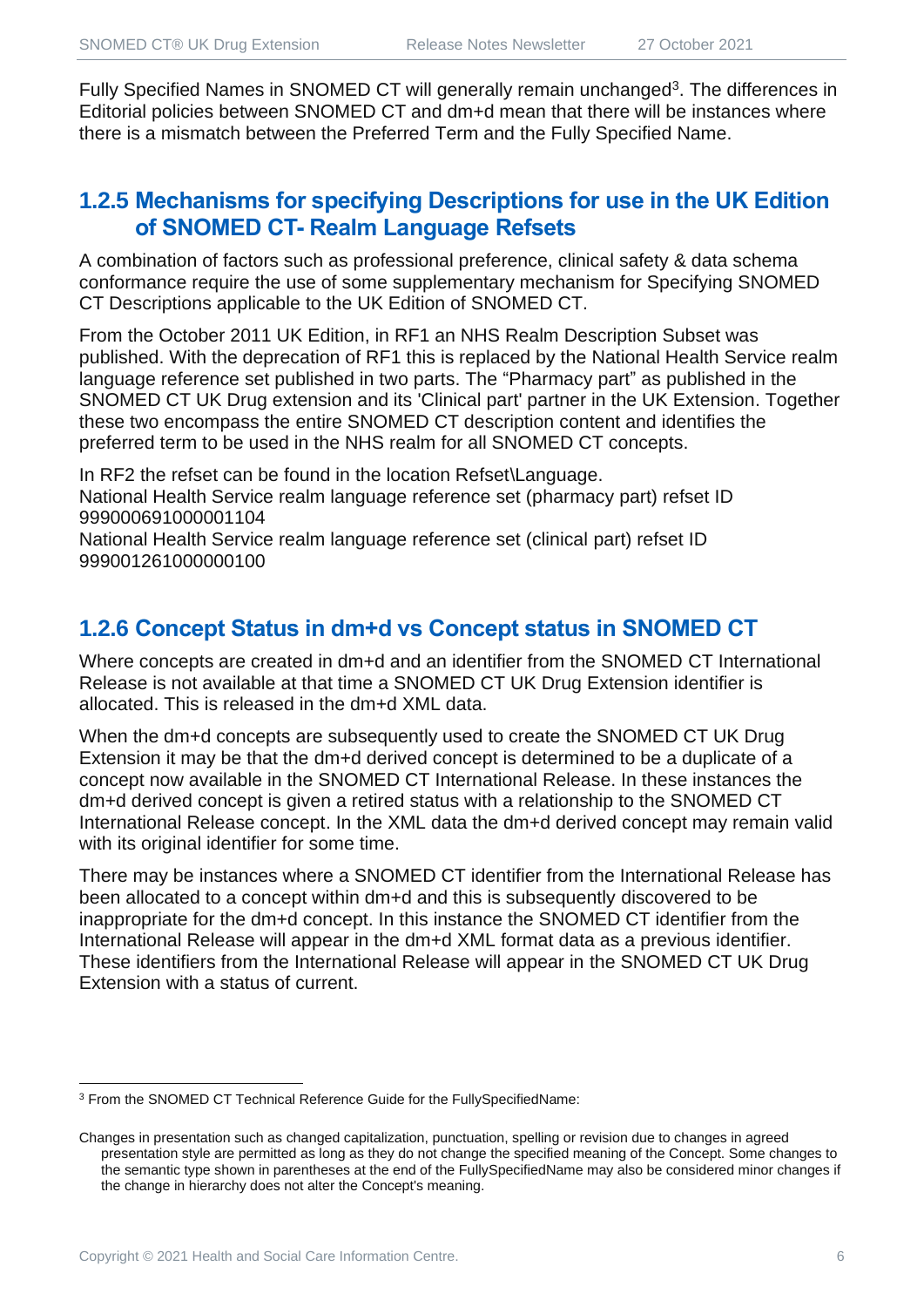## **1.3 Specific Products**

#### **1.3.1 Morphine and Tramadol modified release products**

Because there are no pharmacopoeial standards for oral modified release preparations 12 and 24 hour modified release morphine products are not distinguished at VMP level in dm+d. The same applies to the modified release tramadol products.

Two subsets are provided with the SNOMED CT release distinguishing related AMPs according to current licensed indications. For products where licensed indications are not available, for example, where wholesalers may provide products from several manufacturers and SPCs are not available these products will not be included in the 12 and 24 hour modified release subsets.

Explanation of how these subsets can be utilised within a prescribing framework can be found in the Secondary Care Implementation Guidance, in the 'Implementation Guidance' section of the [dm+d website.](https://www.nhsbsa.nhs.uk/pharmacies-gp-practices-and-appliance-contractors/dictionary-medicines-and-devices-dmd)

#### **1.3.2 Valproic acid vs valproate semisodium**

We have taken advice and clinically the active moiety for these products is the same and so they are not differentiated at VMP level. The two brands available have different indications so it may be necessary for the prescriber to specify the brand required to ensure they are prescribing within the details of the product license.

This may be an issue for other products such as cyproterone acetate where two brands exist with different indications for use.

#### **1.3.3 Concentrate and 'High Strength' Morphine and Methadone**

dm+d does not identify concentrate or 'high strength' morphine or methadone products as such in the VMP term. Consideration should be given to how these products are displayed in picking lists to reduce the risk of mis-selection where multiple strengths are available.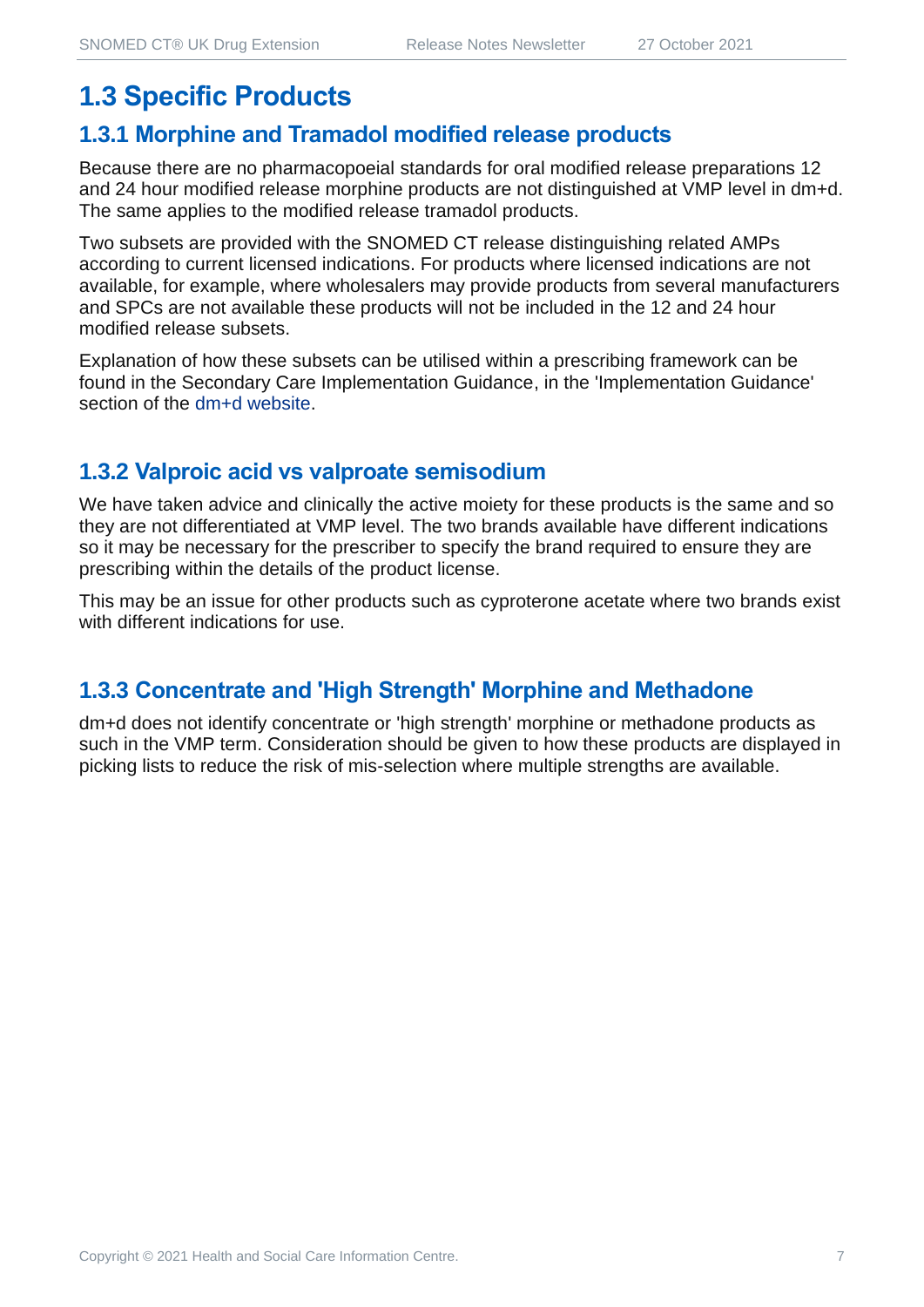## **1.4 Other Information**

#### **1.4.1 Duplicated SNOMED IDs**

It is a basic principle of terminology that concept identifiers should not be reused. Due to a process error in 2006 a small number of SNOMED IDs were issued twice in dm+d. The concepts bearing these duplicated identifiers have all been invalidated and license holders were notified at the time. However it is recognised that since that time a number of new licenses have been issued and so a list of the duplicated identifiers and the terms is provided here for information.

| ID                                  | dmd_name                                                                                               | conceptType |
|-------------------------------------|--------------------------------------------------------------------------------------------------------|-------------|
| 9854411000001103                    | Smartflow drainable night drainage bag NB2 2litre, AMPP<br>120cm tube (Manfred Sauer UK Ltd) 10 device |             |
|                                     | 9854411000001103 Medium chain triglycerides - invalid                                                  | <b>VTM</b>  |
|                                     | 9854511000001104 Calcium + Magnesium                                                                   | <b>VTM</b>  |
|                                     | 9854511000001104 Gel-X tablets (Oakmed Ltd)                                                            | AMP         |
|                                     | 9854611000001100 Ostomy discharge solidifying agents 140 tablet                                        | <b>VMPP</b> |
| 9854611000001100  lchthammol + Zinc |                                                                                                        | <b>VTM</b>  |
| 9854711000001109                    | Gel-X tablets (Oakmed Ltd) 140 tablet                                                                  | <b>AMPP</b> |
|                                     | 9854711000001109 Amiloride + Cyclopenthiazide - invalid                                                | <b>VTM</b>  |
| 9854911000001106                    | Meglumine amidotrizoate + Sodium amidotrizoate<br>- invalid                                            | <b>VTM</b>  |
|                                     | 9854911000001106  International normalised ratio testing strips 24 strip VMPP                          |             |

#### **1.4.2 Subset Information**

Information relating to the scope and status of subsets contained in the SNOMED CT UK Drug Extension can now be found at the [Data Dictionary for Care \(DD4C\).](https://dd4c.digital.nhs.uk/dd4c/)

#### **1.4.3 RF2 module dependency**

Several back-dated changes were made to the module dependency reference set (900000000000534007) in the release of 1 April 2017.

Modules effective as at 2016-12-07 and 2017-01-04 that are stated incorrectly as being dependent on modules effective as at 2016-01-31 or 2016-04-01 have had those target effective times corrected to 2016-07-31 or 2016-10-01 respectively.

For effective times 2006-05-01 onwards, dates representing the dependency of the SNOMED CT United Kingdom Edition reference set module (999000031000000106) on the SNOMED CT United Kingdom drug extension module (999000011000001104) have been updated to align with the dates representing the dependency of the SNOMED CT United Kingdom Edition module (999000041000000102) on the SNOMED CT United Kingdom drug extension module (999000011000001104).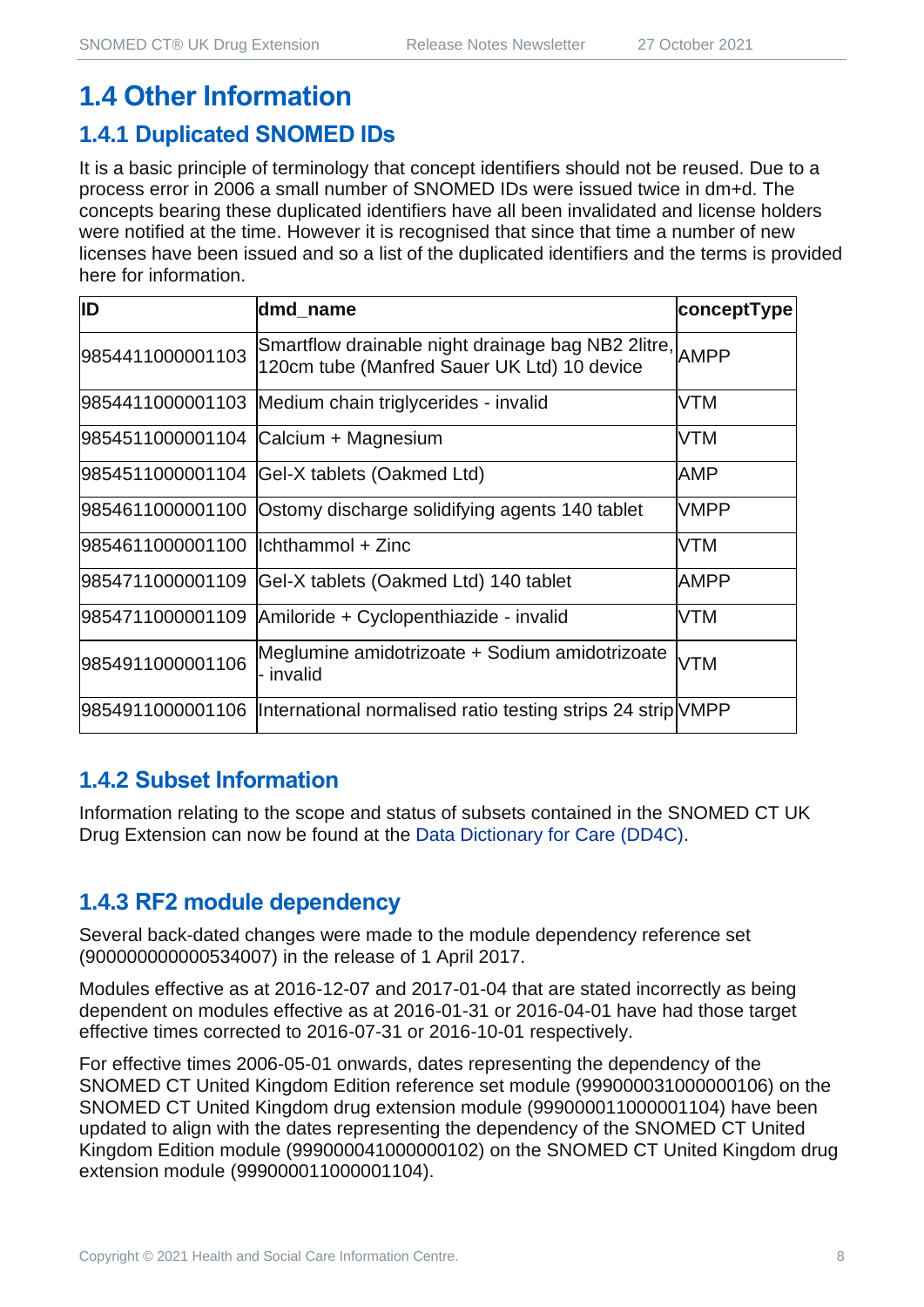For effective times before 2011-04-01, dates representing dependency on the SNOMED CT model component module (900000000000012004) have been updated to align with the single effective date (2002-01-31) of the model component module which remained unchanged during that period.

For effective times before 2004-01-31, in the release of 1 April 2017, dependencies were exhaustively represented. These included the missing immediate dependencies of the SNOMED CT United Kingdom drug extension module (999000011000001104) and of the SNOMED CT United Kingdom drug extension reference set module (999000021000001108) during that period. In the release of 1 April 2018, all dependency entries effective before 2004-01-31 were removed to reflect the SNOMED CT United Kingdom Edition baseline effective time of 2004-01-31.

#### **1.4.4 RF2 association references**

In the release of 21 March 2018, references in the WAS A association reference set (900000000000528000) to an unreleased component (reference effective as at 2015-04-02 and inactivated 2015-04-29) were removed.

In the release of 1 April 2018, references in the MOVED FROM association reference set (900000000000525002) effective as at 2010-03-10, but with a target component effective from 2010-04-01, have had the effective time corrected to 2010-04-01.

In the release of 4 September 2019, NHS Digital released a new dm+d specific association reference set:

• 10991000001109|NHS dictionary of medicines and devices association type reference set|

This refset provides a link between Inactive SNOMED CT concepts that are still in use in dm+d and their Active replacement in the SNOMED CT UK drug Extension release.

#### **1.4.5 NHS dm+d (dictionary of medicines and devices) realm language reference set**

The NHS dm+d realm language reference set has now been fully superseded by the NHS realm language reference set (pharmacy part).

In October 2019 NHS Digital stated their intent to withdraw the NHS dm+d (dictionary of medicines and devices) realm language reference set.

In the 29.1.0 15-Apr-2020 release NHS Digital set every member of the NHS dm+d realm language reference set as Inactive.

The metadata concept 999000671000001103 |National Health Service dictionary of medicines and devices realm language reference set (foundation metadata concept)|

remained Active. It will be inactivated in the 31.5.0 March 2021 release.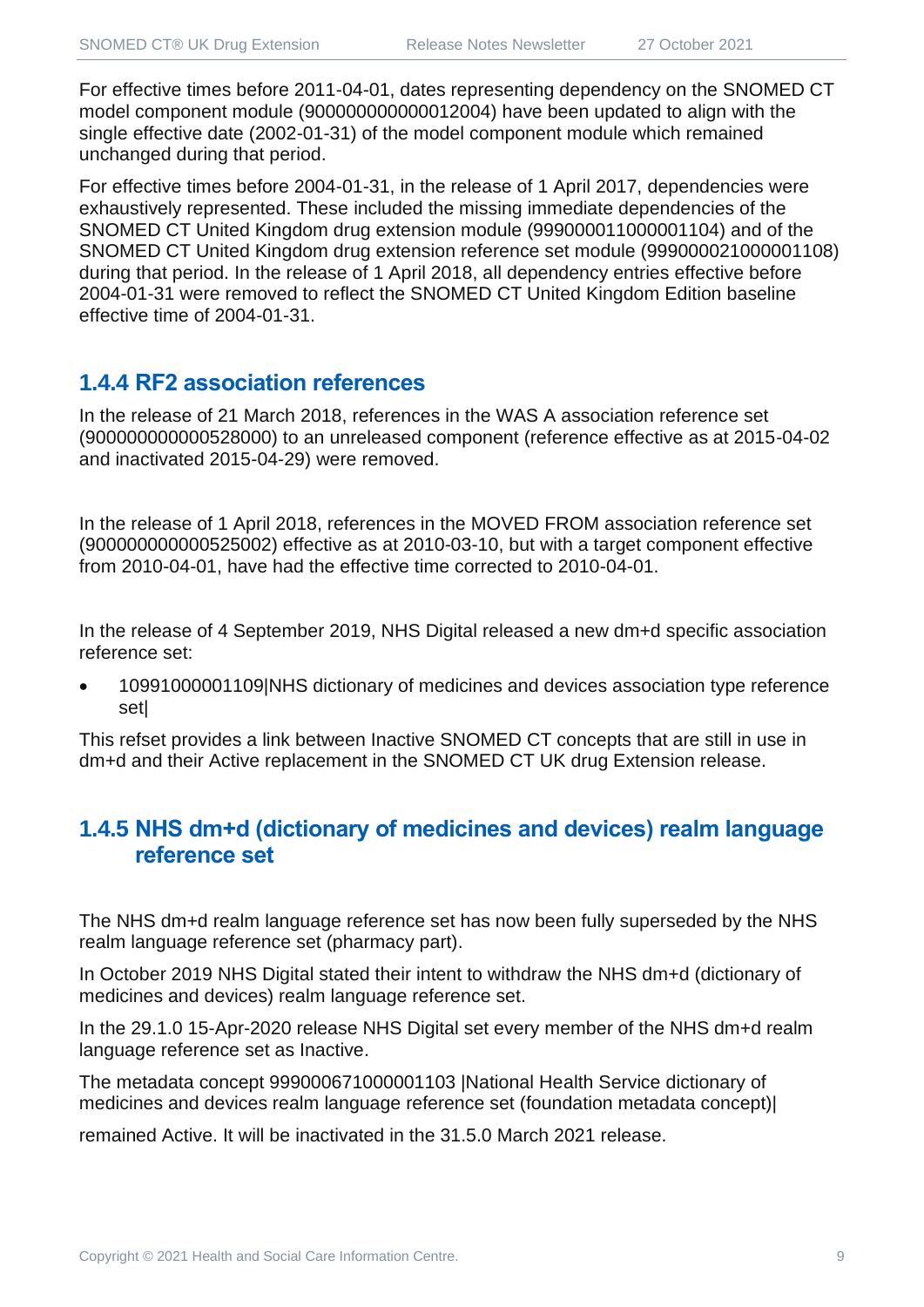## **1.5 Work in Progress**

#### **1.5.1 Medical Devices Dictionary (MDD)**

Work is in progress on expanding the population of medical devices in dm+d.

Currently only those devices reimbursable in Primary Care (appliances) are routinely populated in MDD. Work on the MDD will potentially impact on these appliances with respect to more appliances being described at VMP level and some change in textual descriptions.

More information will be provided as it comes available.